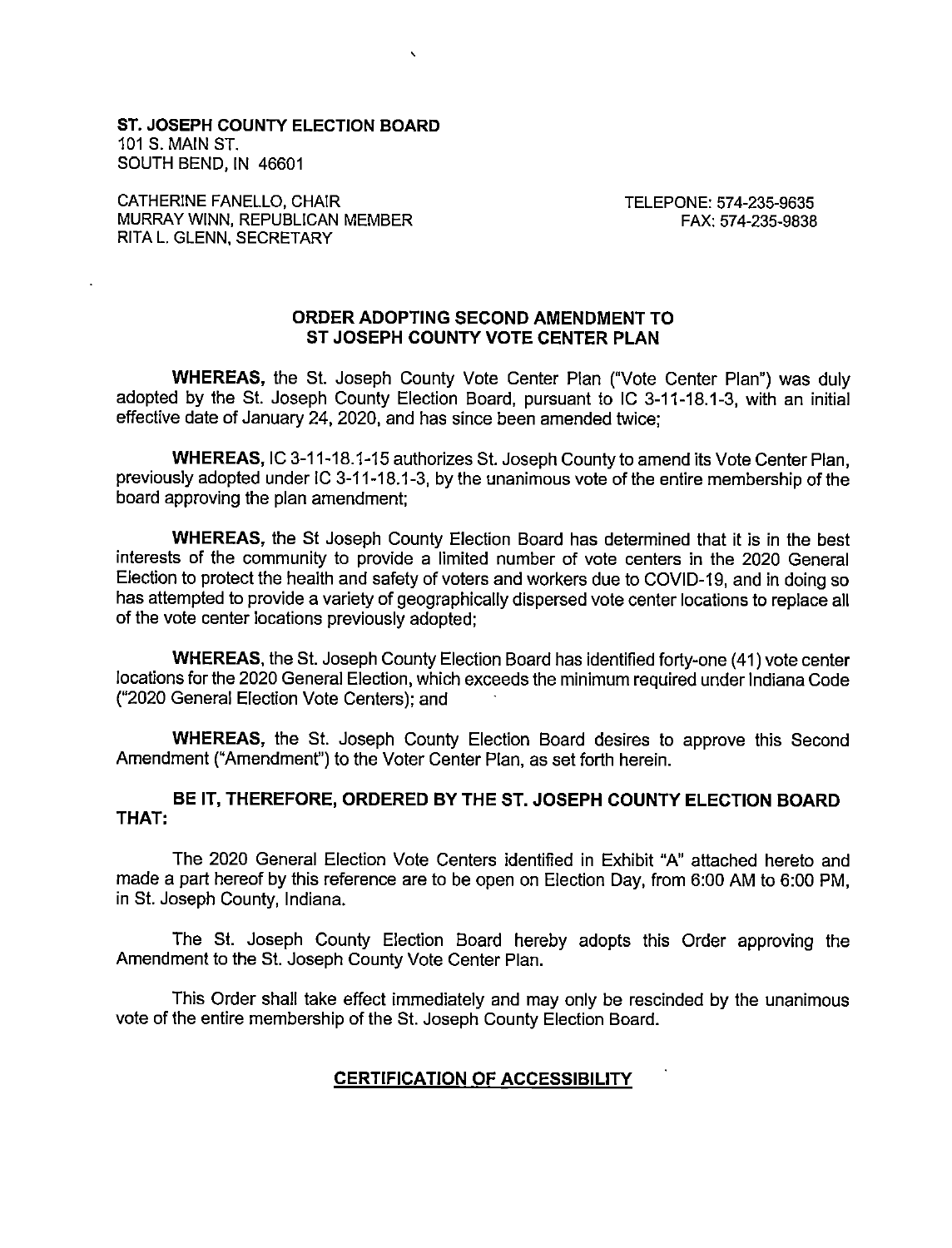Pursuant to IC 3-11-18.1-1-4(15), the St. Joseph County Election Board hereby unanimously certifies that all 2020 General Election Vote Centers designated in connection with this Amendment to the St. Joseph County Vote Center Plan comply with the accessibility requirements applicable to polling places under IC 3-11-8.

ADOPTED this 2nd day of October 2020

**NAYS** 

**St. Joseph County Election Board** 

**AYES THERINE** ח ו

MUR

**M. CATHERINE FANELLO** 

**MURRAY WINN** 

**RITA L GLENN**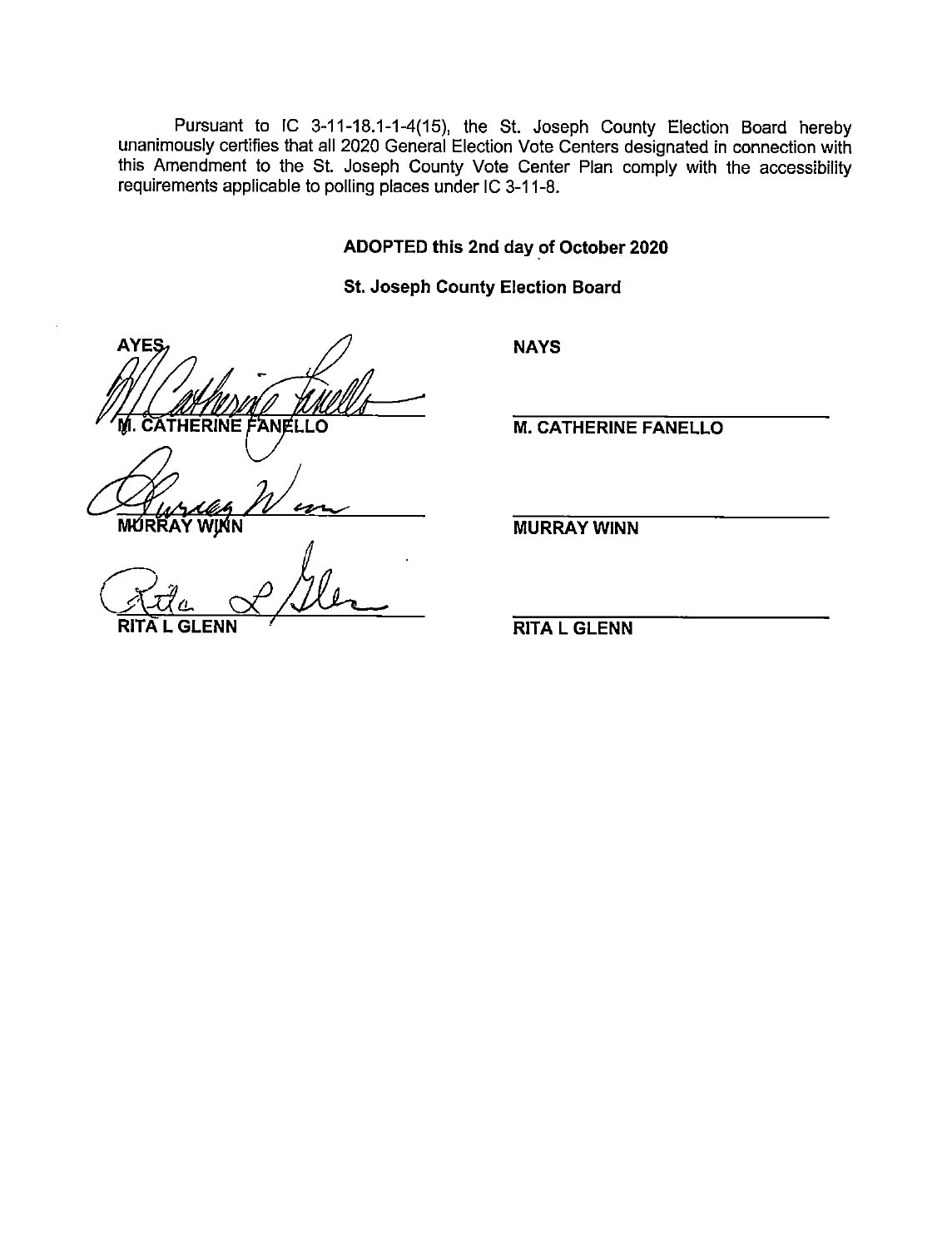# **EXHIBIT A**

## **VOTE CENTER LOCATIONS AND MAP**

(See Attached)

 $\sim 10^{11}$ 

 $\mathcal{L}$ 

 $\sim$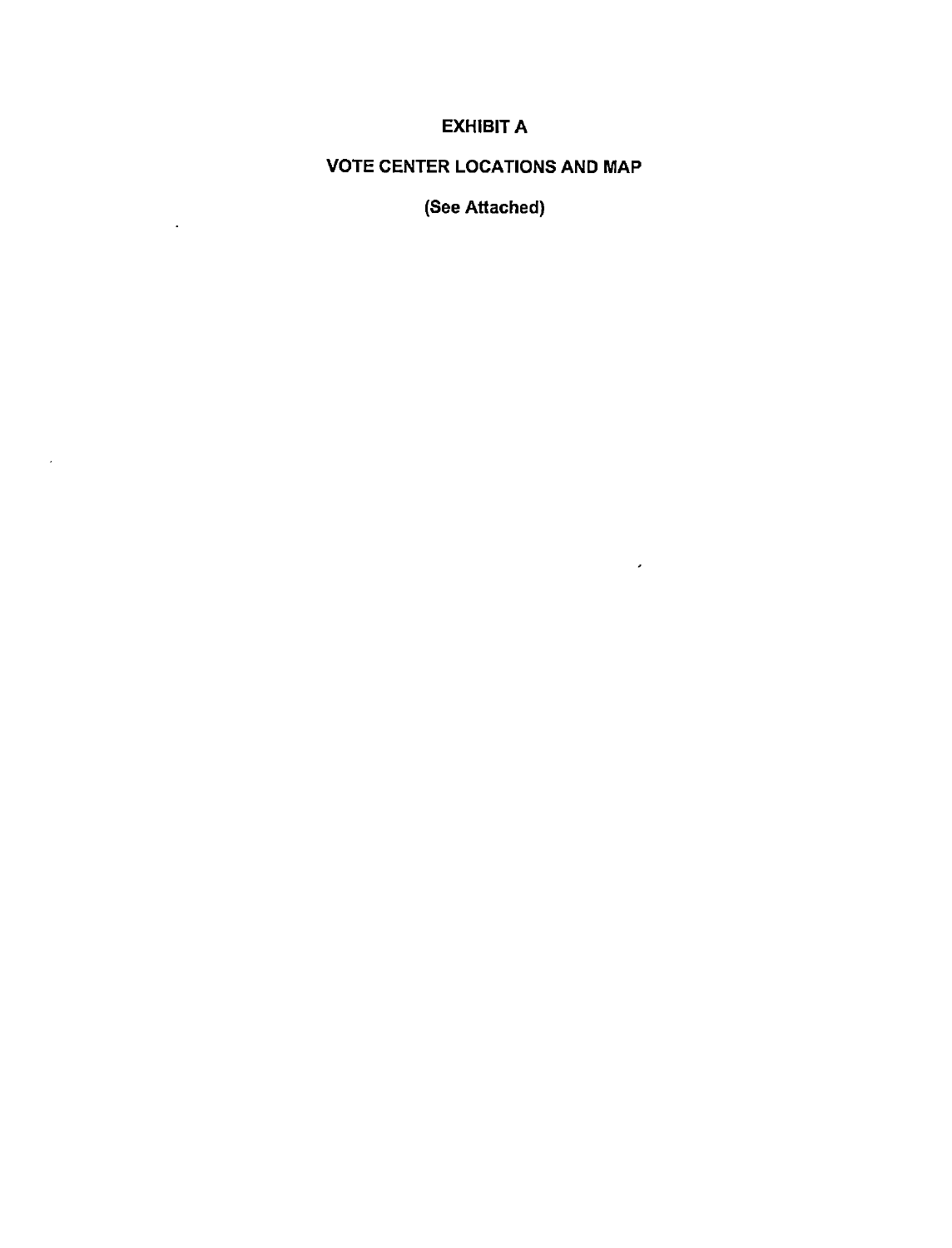| <b>VOTE CENTER LOCATION</b>                                                 | EXHIBIT A |
|-----------------------------------------------------------------------------|-----------|
| American Legion Post #189, 302 Legion Dr, Walkerton, IN 46574               |           |
| Centre Township Library, 1150 Kern Rd, South Bend, IN 46614                 |           |
| Century Center, 120 Doctor Martin Luther King Jr Blvd, South Bend, IN 46601 |           |
| Charles Black Recreation Center, 3419 W Washington St, South Bend, IN 46619 |           |
| Clay High School, 19131 Darden Rd, South Bend, IN 46637                     |           |
| County Services Building, 219 Lincolnway W, Mishawaka, IN 46544             |           |
| Clay International Academy, 52900 Lily Rd, South Bend, IN 46637             |           |
| Darden Primary Center, 18645 Janet Dr, South Bend, IN 46637                 |           |
| Dickinson Intermediate Academy, 4404 Elwood Ave, South Bend, IN 46628       |           |
| Discovery Middle School, 10050 Brummitt Rd, Granger, IN 46530               |           |
| Edison Middle School, 2701 Eisenhower Ave, South Bend, IN 46615             |           |
| Emmons Elementary School, 1306 S Main St, Mishawaka, IN 46544               |           |
| Grissom Middle School, 13881 Kern Rd, Mishawaka, IN 46544                   |           |
| Hums Elementary School, 3208 Harrison Rd, Mishawaka, IN 46544               |           |
| IBEW Local #153, 56475 Peppermint Rd, South Bend, IN 46619                  |           |
| lvy Tech, SB Campus, 220 Dean Johnson Blvd, South Bend, IN 46601            |           |
| Jackson Intermediate Center, 5001 Miami Rd, South Bend, IN 46614            |           |
| John Adams High School, 808 Twyckenham Dr, South Bend, IN 46615             |           |
| John Young Middle School, 1801 N Main St, Mishawaka, IN 46545               |           |
| Kennedy Academy, 609 N Olive St, South Bend, IN 46628                       |           |
| LaSalle Intermediate Academy, 2701 Elwood Ave, South Bend, IN 46628         |           |
| Lincoln Primary Center, 1425 E Calvert St, South Bend, IN 46613             |           |
| Marquette Montessori Academy, 1818 Bergan St, South Bend, IN 46628          |           |
| Marshall Traditional School, 1433 Byron St, South Bend, IN 46614            |           |
| McKinley Elementary School, 228 N Greenlawn Ave, South Bend, IN 46617       |           |
| Mishawaka High School, 1202 Lincolnway E, Mishawaka, IN 46544               |           |
| Moran Elementary School, 305 N Beech Rd, Osceola, IN 46561                  |           |
| Muessel Elementary School, 1021 Blaine Ave, South Bend, IN 46616            |           |
| Northpoint Elementary School, 50800 Cherry Rd, Granger, IN 46530            |           |
| O'Brien Recreation Center, 321 E Walter St, South Bend, IN 46614            |           |
| Olive Township Elementary School, 300 W Ben St, New Carlisle, IN 46552      |           |
| Palmer Community Center, 601 N Michigan St, Lakeville, IN 46536             |           |
| Prairie Vista Elementary School, 15400 Brick Rd, Granger, IN 46530          |           |
| Riley High School, 1902 Fellows St, South Bend, IN 46613                    |           |
| Rise Up Academy, 740 N Eddy St, South Bend, IN 46617                        |           |
| Schmucker Middle School, 56045 Bittersweet Rd, Mishawaka, IN 46545          |           |
| Swanson Traditional School, 17677 Parker Dr, South Bend, IN 46635           |           |
| Twin Branch Elementary School, 3810 Lincolnway E, Mishawaka, IN 46544       |           |
| Walt Disney Elementary School, 4015 Filbert Rd, Mishawaka, IN 46545         |           |
| Warren Primary Center, 55400 Quince Rd, South Bend, IN 46619                |           |
| Washington High School, 4747 W Washington St, South Bend, IN 46619          |           |